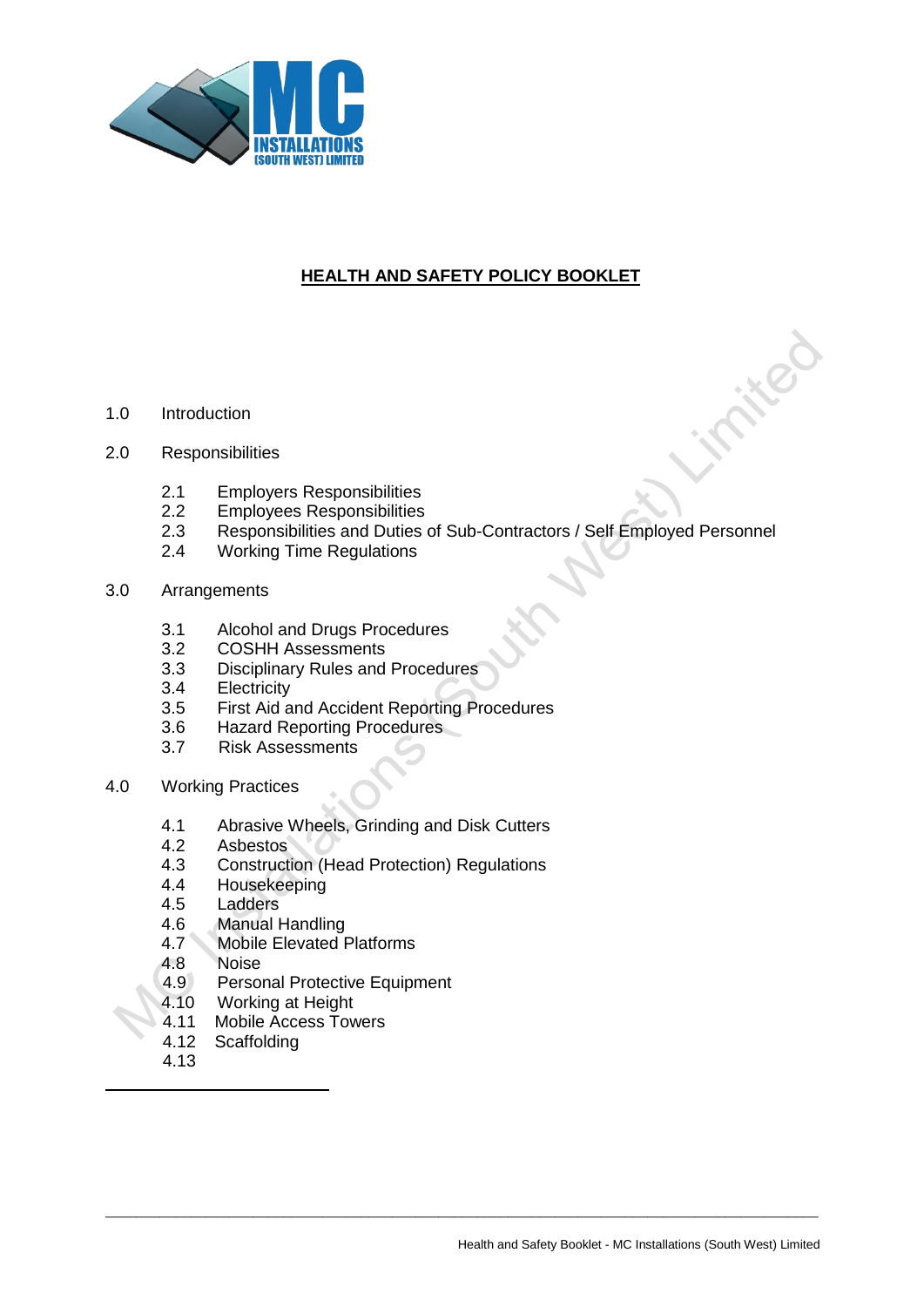

## **INTRODUCTION**

## **1.0 Welcome to MC Installations (South West) Limited**

Please read this document and feel free to discuss any matters you don't understand or you would like clarification on.

Contact numbers :01823 765099

A copy of the Policy, which outlines our Health and Safety Arrangement and Organisational Structure, is provided for each employee along with any interested person who may be affected by our work activities.

MC INSTALLATIONS (SOUTH WEST) LIMITED encourages all employees to inform their immediate superior of any areas of the Health and Safety Booklet that they feel are inadequate to ensure that the Policy is maintained as a true working document.

## **Please Remember**

- 1. You have a duty to work and act safely
- 2. You have a duty to take care of yourselves and others
- 3. You must not interfere with any safety equipment and
- 4. You must report safety issues, unsafe situations and accidents to the responsible persons

MC Installations (South West) Limited will ensure continued consultation with the workforce to enable all viewpoints and recommendations to be discussed at regular intervals.

The Company will ensure a systematic approach to identifying hazards, assessing the risk, determining suitable and sufficient control measures and informing employees of the correct procedure.

The Company will provide, so far as is reasonably practicable, safe places and systems of work, safe plant and machinery, safe handling of materials and substances, the provision of adequate safety equipment and ensure that appropriate information, instruction, training and supervision is given.

## **2.1 Employers Responsibilities**

We have a duty to all employees, casual workers, part-time workers, trainees, visitors, and subcontractors who may be on our work site or using equipment provided by the Company. Consideration must also be given to our neighbours and the general public.

Management will ensure they: -

- Assess all risks to workers Health and Safety and bring the findings to the attention of employees.
- Provide safe machinery, equipment and tools that are suitably maintained.

 $\_$  ,  $\_$  ,  $\_$  ,  $\_$  ,  $\_$  ,  $\_$  ,  $\_$  ,  $\_$  ,  $\_$  ,  $\_$  ,  $\_$  ,  $\_$  ,  $\_$  ,  $\_$  ,  $\_$  ,  $\_$  ,  $\_$  ,  $\_$  ,  $\_$  ,  $\_$  ,  $\_$  ,  $\_$  ,  $\_$  ,  $\_$  ,  $\_$  ,  $\_$  ,  $\_$  ,  $\_$  ,  $\_$  ,  $\_$  ,  $\_$  ,  $\_$  ,  $\_$  ,  $\_$  ,  $\_$  ,  $\_$  ,  $\_$  ,

• Provide a safe place of work with adequate facilities and safe access and egress.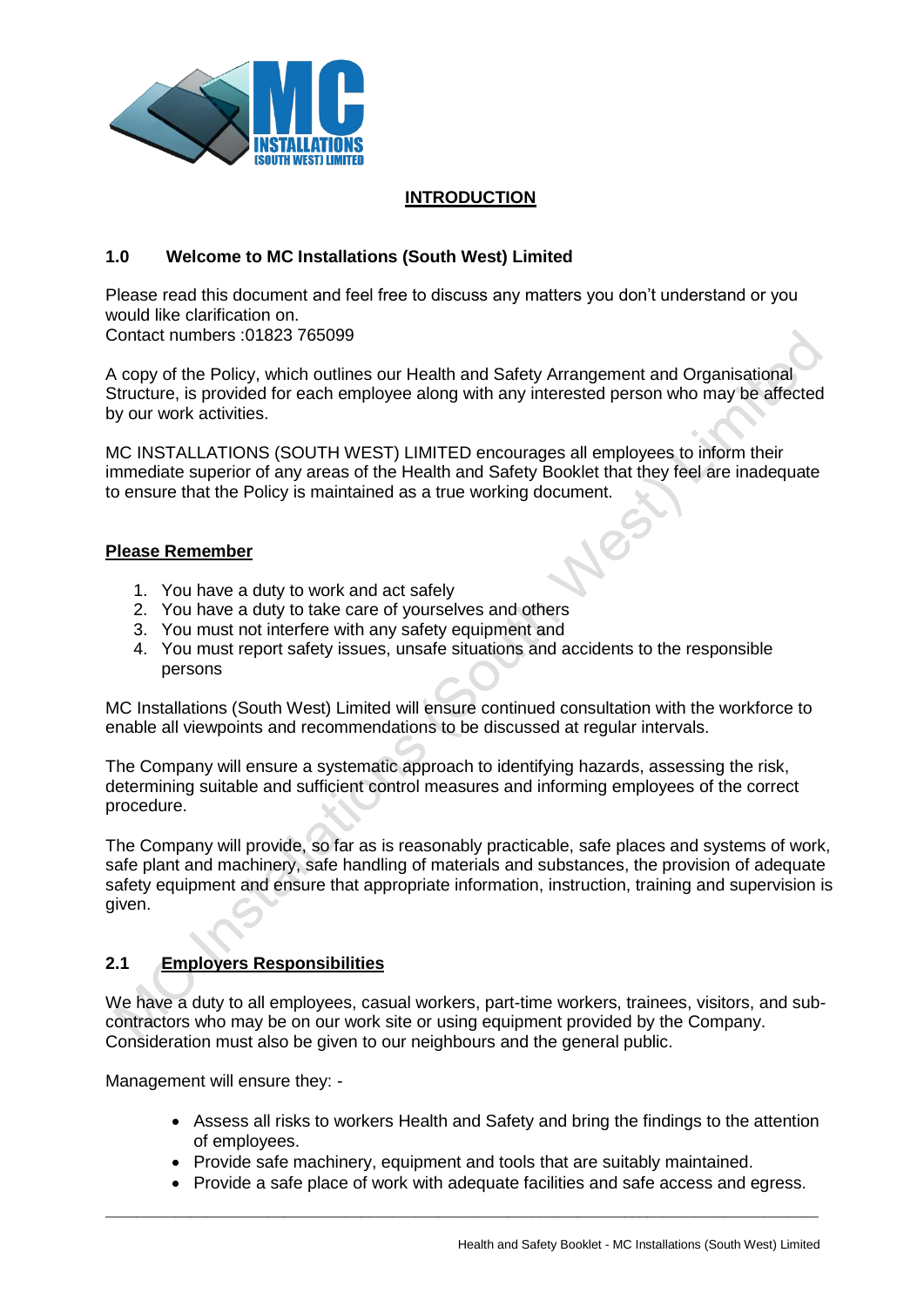

- Ensure adequate training and information is given to all employees regardless of their position within the Company.
- Ensure provisions are in place to guarantee that articles and substances are handled and stored in a proper manner.
- Provide health surveillance to employees where it is deemed necessary by any Risk Assessments.
- Appoint competent persons to help comply with Health and Safety Law.
- Comply to the general duties of an employer as laid out in the Health and Safety at work act 1974.

## **2.2 Employees Responsibilities**

Employees are obliged to: -

- Always follow Safety Rules, avoid improvisation and comply with the Health and Safety Policy.
- Not perform work that you are not qualified to undertake.
- Always store materials, equipment and tools in a safe manner.
- Never obstruct emergency escape routes.
- Always practice safe working procedures, refrain from horseplay and report all hazards and defective equipment.
- Always wear suitable clothing and Personal Protective Equipment for the task being undertaken.
- Inform the Company of all accidents that occur.

## **2.3 Responsibilities and Duties of Sub-Contractors/Self Employed Personnel**

- Will be made aware of the Company's Health and Safety Policy and Safety Rules.
- Will be themselves fully aware of the responsibilities and requirements placed upon them by the Health and Safety at Work etc. Act 1974 and other relevant legislation.
- Will comply with instructions given by the Management of the Company.
- Will co-operate with the Company in ensuring a high standard of Health and Safety on all contracts with which they are involved. If the standards stipulated by the Company are higher than basic requirements, then they shall comply with the higher standard.
- Will carry out risk assessments in relation to their activities, ensure that appropriate Health and Safety arrangements are implemented and by adequate liaison inform and co-operate as necessary with the Company.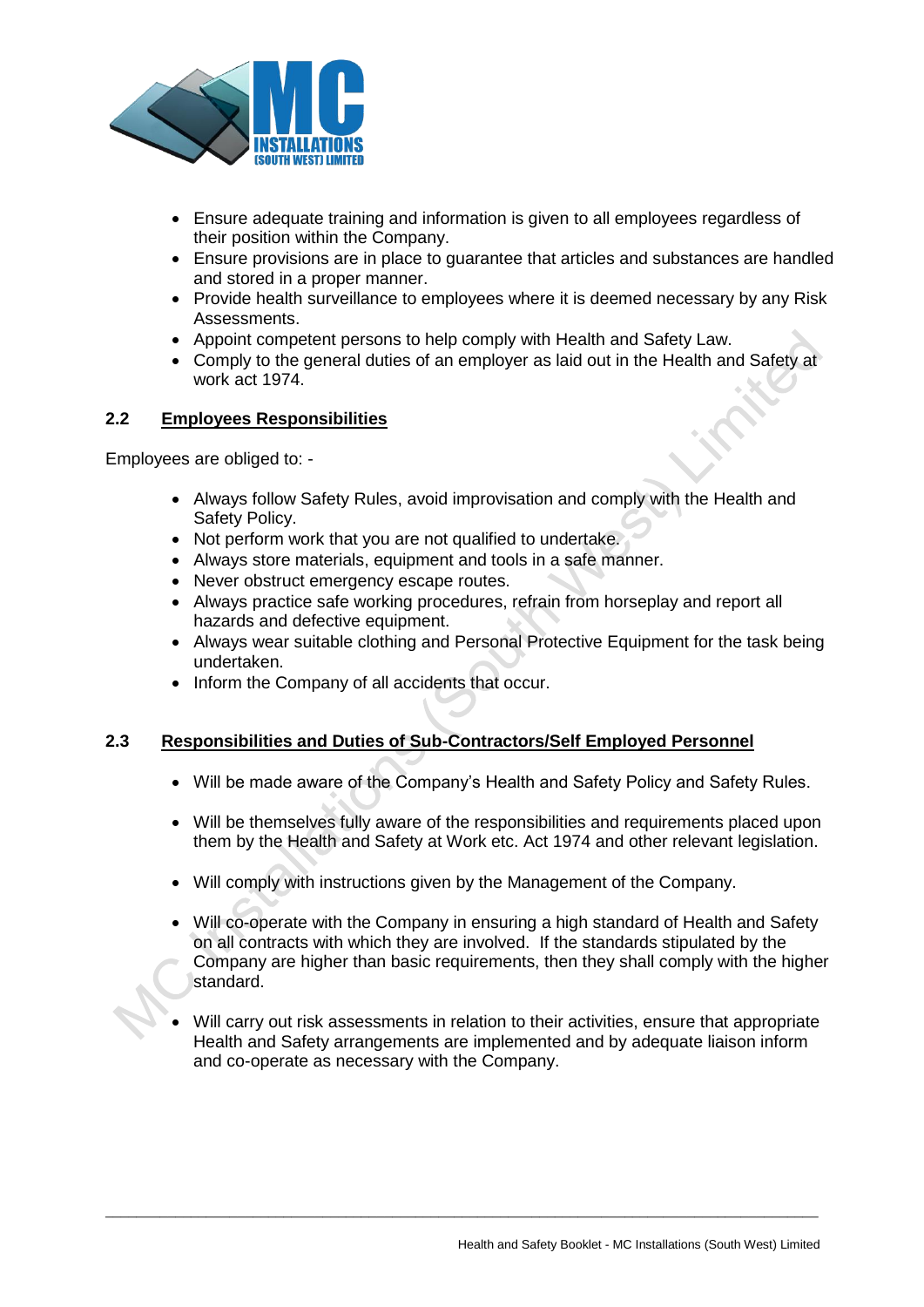

# **2.4 The Working Time Regulations**

Employees can opt out of the maximum 48-hour week by means of an individual agreement. This agreement must be in writing and may either be for a fixed period or for an indefinite period. Unless a period of notice to terminate the agreement (which cannot exceed three months) is specified, it can be terminated with seven days' notice. Employees cannot be required to opt-out of the 48-hour week and it is unlawful to take action against them for refusing. If employees opout of the 48-hour week, we will keep a copy of the opt-out agreement in the employees file.

## **3.0 ARRANGEMENTS**

### **3.1 Alcohol and Drugs**

All alcohol and drugs impair individual reaction speeds and it is not wise to be in the workplace after consuming any alcohol or drugs.

Under no circumstances will any employees: -

- Report or endeavor to report for work on any of the premises having consumed alcohol or under the influence of drugs
- Report for work in an unfit state due to use of alcohol or drugs.
- Be in the possession of any drugs whilst on the premises.

Drugs properly prescribed by a General Practitioner for medical treatment are permitted, provided such use does not adversely affect the person's ability to carry out the work for which he is employed in a healthy and safe manner.

Failure to comply with this requirement will result in immediate removal of the subject person from the premises and the person suspended on full pay pending formal disciplinary action.

### **3.2 Control of Substances Hazardous to Health Assessments**

The Company's approach to the regulations is to: -

- Familiarise itself with the legal requirements.
- Identify and list what substances are used within the Organisation.
- Assess the risks to health from working with the substance.
- Introduce all the necessary control measures to safeguard all employees and other persons who may be affected by the Company's undertakings.
- Decide what additional precautions may be required.
- Implement the precautions that have been decided.
- Monitor the precautions that have been implemented and introduce any technique that would improve safety.

 $\_$  ,  $\_$  ,  $\_$  ,  $\_$  ,  $\_$  ,  $\_$  ,  $\_$  ,  $\_$  ,  $\_$  ,  $\_$  ,  $\_$  ,  $\_$  ,  $\_$  ,  $\_$  ,  $\_$  ,  $\_$  ,  $\_$  ,  $\_$  ,  $\_$  ,  $\_$  ,  $\_$  ,  $\_$  ,  $\_$  ,  $\_$  ,  $\_$  ,  $\_$  ,  $\_$  ,  $\_$  ,  $\_$  ,  $\_$  ,  $\_$  ,  $\_$  ,  $\_$  ,  $\_$  ,  $\_$  ,  $\_$  ,  $\_$  ,

All employees have a duty under COSHH regulations as outlined below: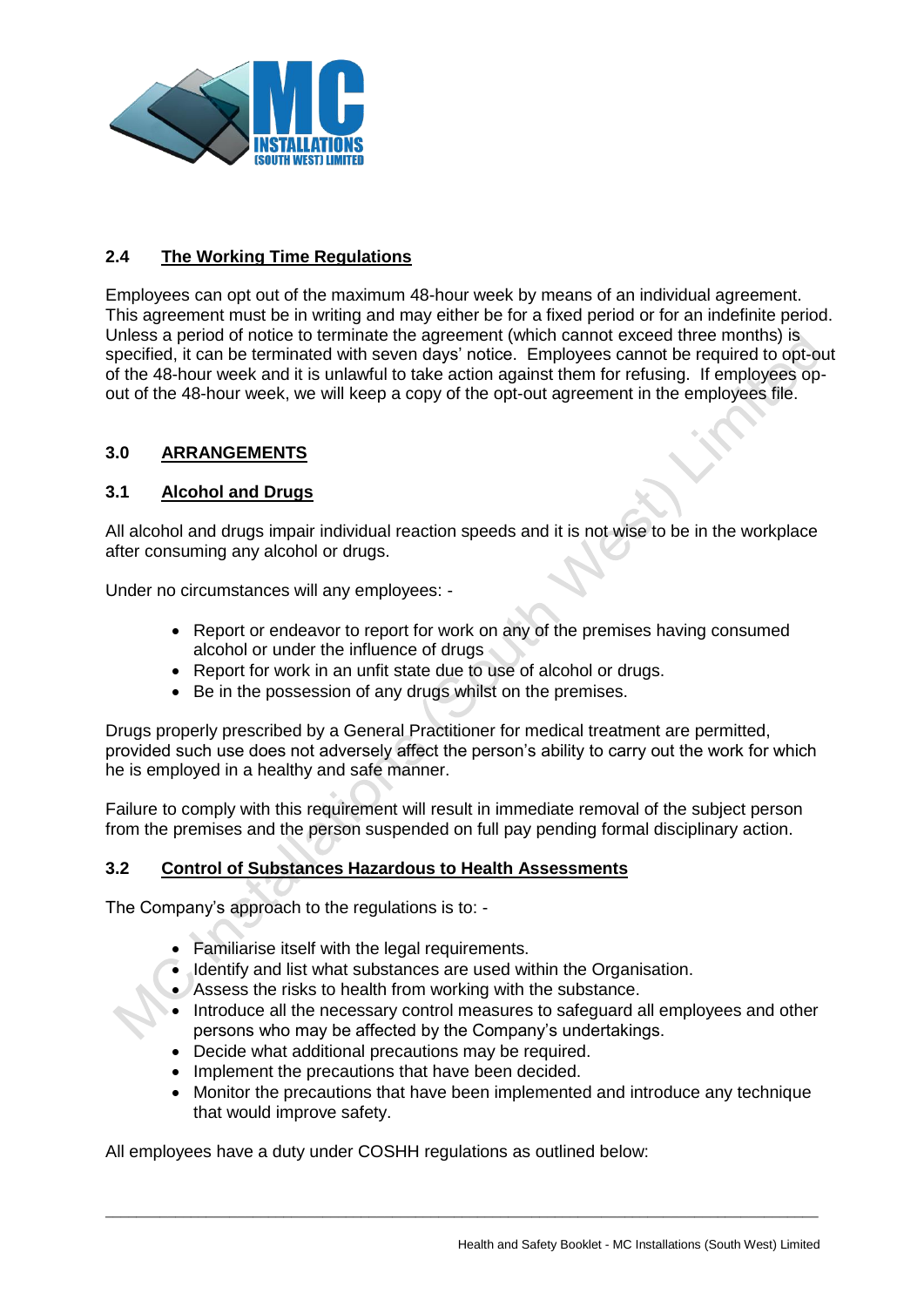

- Take part in training programmes
- Read container labels
- Practice safe working habits
- Report any hazard or defect to the Manager
- Use personal protective equipment provided
- Store equipment and tools properly
- Return all substances to their secure location after use
- Use control measures properly.

## **COSHH Do's and Do Not's**

## **Do Not**

- Taste chemicals or touch them with your bare hands
- Try to identify chemicals by their smell
- Smoke or drink in the workplace
- Leave unmarked chemicals around label as original container
- Be afraid to ask questions.

### **Do**

- Read the product label and any other information provided so that you understand the hazards of the job before you start work.
- Read the applicable safety data sheets for each chemical
- Wear the required personal protective clothing and equipment until the job is completed.
- Make sure the personal protective equipment is well maintained and fits properly.
- Make sure all containers are close when you are not using them.
- Keep your work area clean and tidy.
- Clean all spills as they occur.
- Follow all instructions on the storage and transportation of chemicals.
- Report all accidents or dangerous incidents, however minor.

### **3.3 Disciplinary Rules**

MC Installations (South West) Limited believes that Health and Safety is a critical factor that needs to be taken into account when running a business. To enable the Company to control safety, a number of safety rules have been drawn up. Failure to comply with these rules will result in employees being subject to disciplinary actions. If after investigation the Company believes that employees have acted in one of the following ways, then employees may be dismissed for gross misconduct: -

- Deliberate breaking any written safety rules
- Removal or misuse of any piece of equipment, label, sign or warning device which is provided by the Company (or its agent) for the protection and safety of its employees.
- Using a naked flame in no smoking areas.
- Failure to follow laid down procedures for the use of: -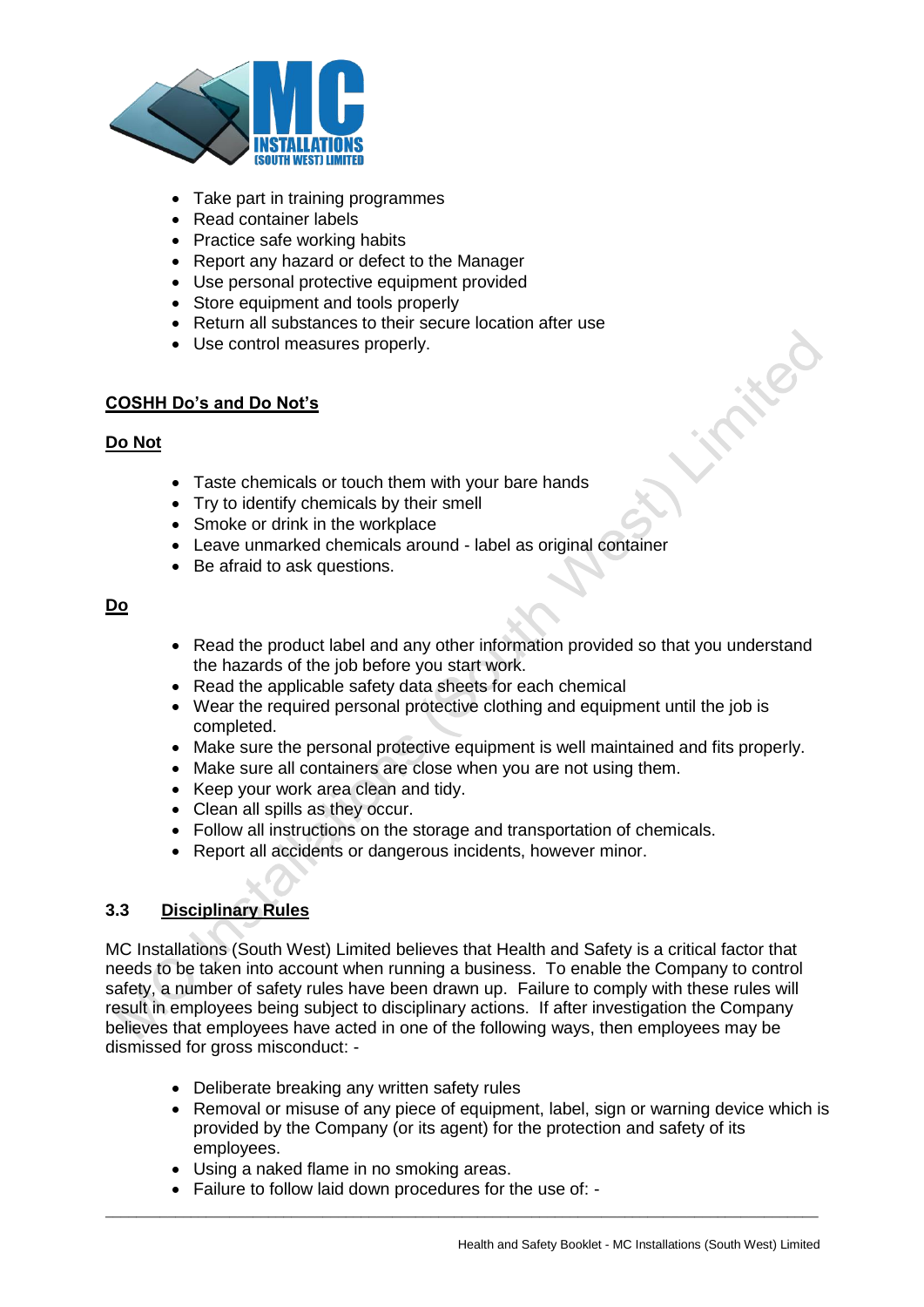

- flammable or hazardous substances
- toxic materials
- Items of lifting equipment.
- Behavior in any manner that could lead to accidents, including horseplay, practical jokes etc.

Undertaking any action that may interfere with an accident investigation.

### **3.4 Electricity**

Electricity cannot be heard or seen yet it can kill if used incorrectly. A small electric shock from an electrical hand tool may not be sufficient to kill bit it may be capable of throwing you off balance, which could result in a fall from a height. Therefore, all electrical equipment will be selected carefully to ensure it is suitable for the environment in which it is used.

Movable and portable equipment will be inspected, tested and maintained on a routine basis, depending on the use and application of the particular item.

All members of staff who are required to use electrical equipment will be trained in accordance with the manufacturer's instructions.

### **Records**

Records of all portable electrical appliance testing will be kept on the Company premises and will be available at all times for inspection if required.

Any defective equipment will be removed from use until such time as it can be repaired, with remedial action being recorded. All items of equipment that cannot be repaired will be withdrawn from use. Under no circumstances will any makeshift or temporary electrical repairs be made on any electrical equipment.

### **Inspection and Testing**

- All leads will be examined and those with damaged sheaths replaced. Under no circumstances will insulation tape be used to repair or extend any electrical lead.
- All plugs will be visually inspected prior to use to ensure they are not damaged.
- All electrical appliances will be visually inspected during use and will be tested by a competent person every twelve months or in conjunction with site rules -usually three months.
- Following satisfactory inspection and testing the appliance, plug or lead will have a PAT test sticker or Tag attached with date of test and date of next test

Portable electrical appliances will only be used for the task that they are intended and the lead will be suitably positioned to prevent any damage, entanglement or trip hazard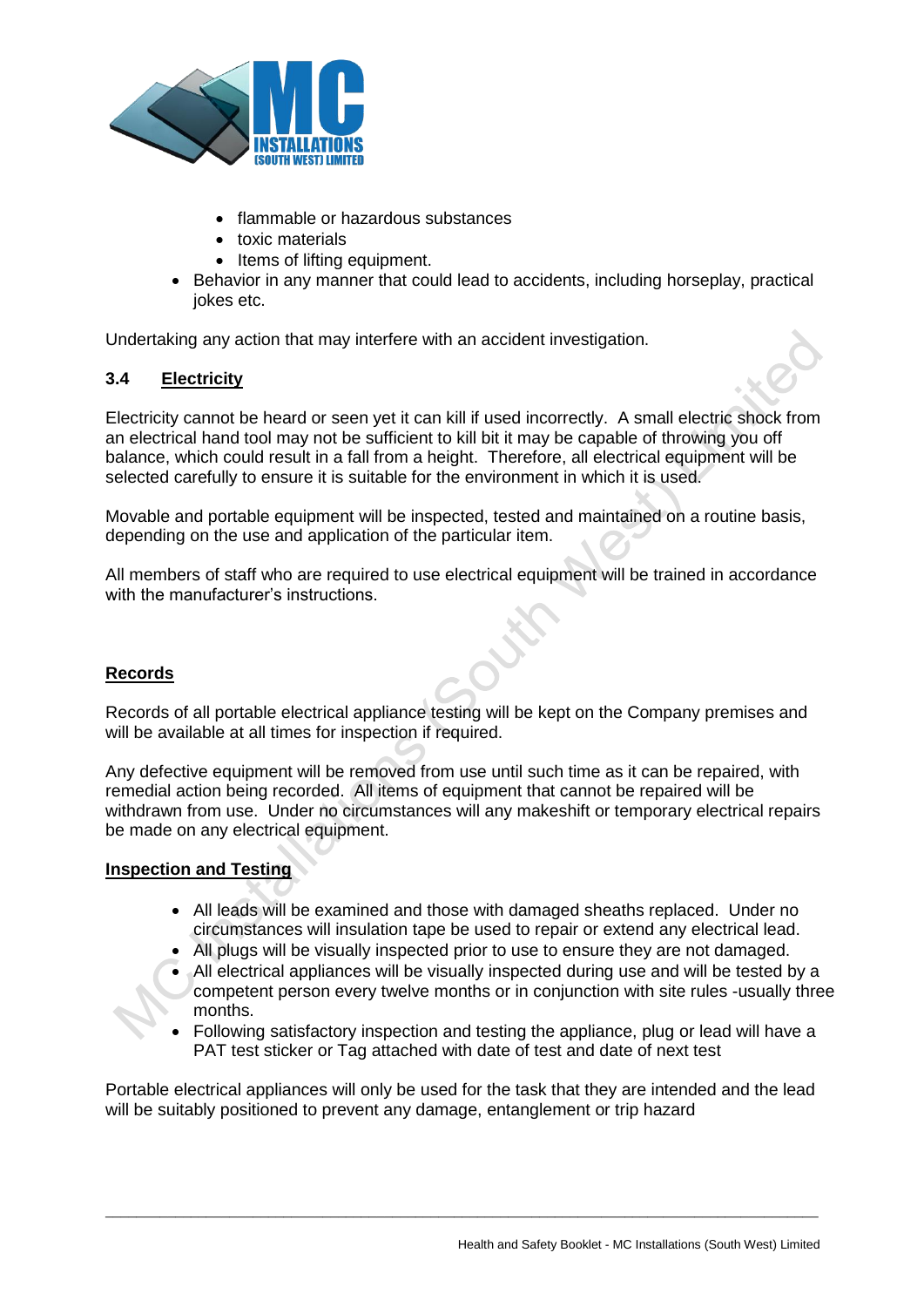

## **3.5 First Aid Procedures**

All first aid incidents will be recorded by the person administering first aid treatment. The records will include the name of the casualty, date, time and the circumstances of the accident with the details of the injury sustained and any treatment given.

ALL accidents, no matter how small, are required to be reported. Even a scratch can become serious if not properly treated so it is important that the following procedure is undertaken: -

The names of the First Aiders or Appointed Persons are written on the First Aid Notices, which can be found in prominent locations around the Company premises

### **3.6 Hazard Detection Procedures**

To encourage safety awareness in the workplace, a hazard reporting system is provided to ensure that all employees have a means of reporting hazards [ Near Misses ] that may be present in their place of work.

When a hazard has been identified it will be reported immediately to Management. It is the Management's duty to assess the situation and introduce any necessary control measures to ensure the workplace remains safe at all times.

The workforce is encouraged to use this system, which will improve the attitude of the workforce towards safety and will aid the Organisation in consulting with employees.

If a hazard is detected employees or Management will:

- Complete part one of the Near Miss Report Forms.
- Liaise with Management who will carry out the necessary remedial action.

## **3.7 Risk Assessments**

The Company will not employ any young person unless an assessment has been undertaken outlining any hazards for which they will be exposed. When the assessment is completed particular attention will be given to the following areas: -

- The inexperience and lack of awareness of risks along with the immaturity of the young person.
- The layout of the working environment and the workstation where the young person is required to work.
- The nature, degree and duration of exposure of any physical, biological and chemical agents to which the young person will be exposed.
- The type and use of work equipment that is required to be operated along with the way that it is handled.

 $\_$  ,  $\_$  ,  $\_$  ,  $\_$  ,  $\_$  ,  $\_$  ,  $\_$  ,  $\_$  ,  $\_$  ,  $\_$  ,  $\_$  ,  $\_$  ,  $\_$  ,  $\_$  ,  $\_$  ,  $\_$  ,  $\_$  ,  $\_$  ,  $\_$  ,  $\_$  ,  $\_$  ,  $\_$  ,  $\_$  ,  $\_$  ,  $\_$  ,  $\_$  ,  $\_$  ,  $\_$  ,  $\_$  ,  $\_$  ,  $\_$  ,  $\_$  ,  $\_$  ,  $\_$  ,  $\_$  ,  $\_$  ,  $\_$  ,

• The extent of the Health and Safety training which is provided along with details of any additional training that is required to be undertaken.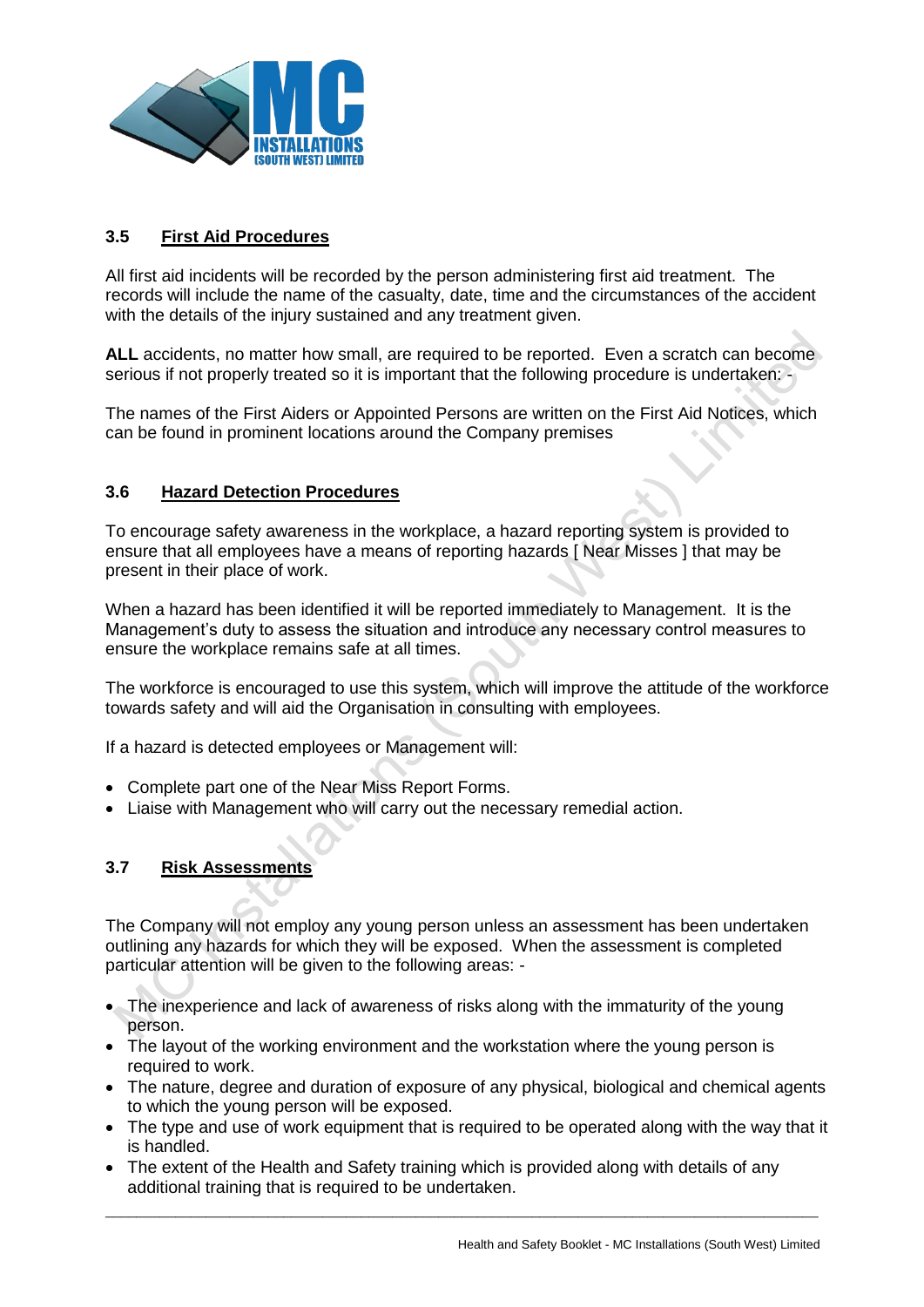

# **4.0 WORKING PRACTICES**

## **4.1 Abrasive Wheel, Grinding and Disk Cutters**

No person may operate these tools unless he has been properly trained in their use and holds a current certificate of training and / or be competent and authorised.

This type of equipment shall not be used unless adequate personal protective equipment including eye protection is provided and worn.

## **4.2 Asbestos**

When carrying out remedial or refurb MC Installations (South West) Limited employees could potentially come across Asbestos. Any work that uncovers or exposes asbestos material should be stopped immediately and should be investigated by a suitably qualified person.

All staff and sub-contractors will have Asbestos Awareness Training provided by MC Installations (South West) Limited if deemed that there is a risk of coming into with the material.

Breathing in air which is made up of or contains asbestos fibres can lead to numerous diseases including lung cancer and asbestosis.

The term asbestos includes a number of different types: -

| Crocidolite | -                        | <b>Blue asbestos</b>  |
|-------------|--------------------------|-----------------------|
| Amosite     | $\overline{\phantom{0}}$ | <b>Brown</b> asbestos |
| Chrysotile  | -                        | White asbestos        |

## **4.3 Construction (Head Protection) Regulations**

Change your Hard Hat if-

- The shell has received a severe impact
- Deep scratches occur, i.e. to a depth greater than 25% of the shell thickness.

 $\_$  ,  $\_$  ,  $\_$  ,  $\_$  ,  $\_$  ,  $\_$  ,  $\_$  ,  $\_$  ,  $\_$  ,  $\_$  ,  $\_$  ,  $\_$  ,  $\_$  ,  $\_$  ,  $\_$  ,  $\_$  ,  $\_$  ,  $\_$  ,  $\_$  ,  $\_$  ,  $\_$  ,  $\_$  ,  $\_$  ,  $\_$  ,  $\_$  ,  $\_$  ,  $\_$  ,  $\_$  ,  $\_$  ,  $\_$  ,  $\_$  ,  $\_$  ,  $\_$  ,  $\_$  ,  $\_$  ,  $\_$  ,  $\_$  ,

The shell has any cracks visible to the naked eye.

#### **4.4 Housekeeping**

A tidy site and work area is essential and means

- . you are less likely to have occur an injury
- . you can work more efficiently.
- . Don't clutter your work space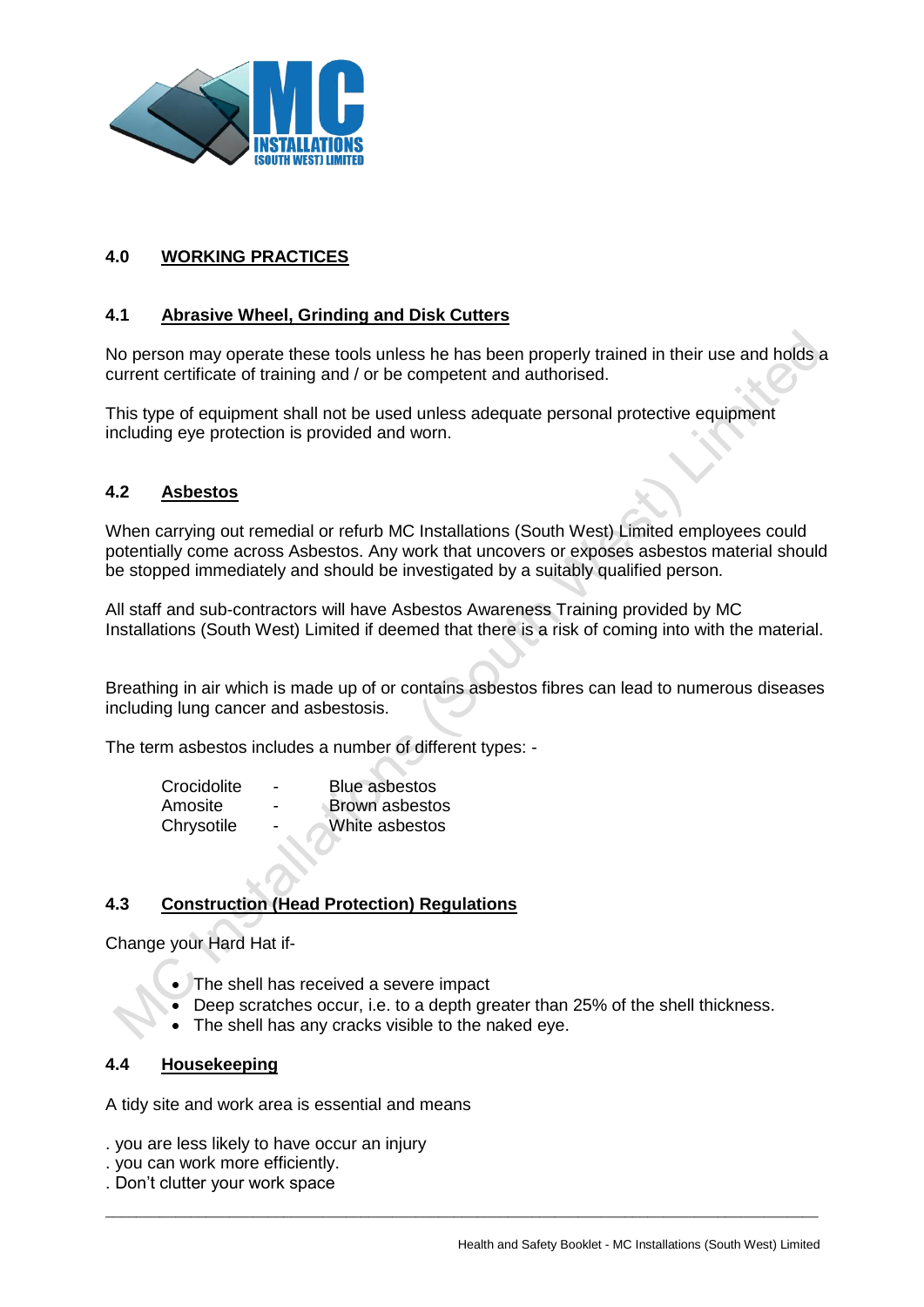

. Place materials in walkways or in the way of others.

. Leave a mess for others

. All combustible rubbish will be cleared away on a regular basis and disposed of in authorized waste skips.

Steel and nylon bands used to contain bundles of materials are to be disposed of safely. As the arrangements will vary from site to site due to the nature and size of the project being undertaken, an assessment will be completed at the beginning of the project to ascertain what facilities are required.

# **4.5 Ladders**

Ladder will only be used as a last means of working and for very short periods.

- . Remember the 1 in 4 Angle
- . Firm Ground
- . 3 points of contact
- . tied at the top

. if there are no other means of securing the ladder then another employee has to foot the ladder.

At all times the operator on the ladder shall keep both feet securely on the rungs and not use parts of buildings such as window sills etc. Under no circumstances will the operator over-reach himself at any time i.e. more than one arm length from the ladder.

### **4.6 Manual Handling**

#### **DON'T LIFT MORE THAN YOU CAN CARRYSAFELY, USE MECHANICAL ASSITANCE OR IF IN DOUBT -GET HELP**

#### **Considerations**

- Weight, size , balance how far must I take it, can I use mechanical lifting aid i:e trollies ,sack truck , forklift or pump truck.
- Capable of undertaking the task without injury.
- Are there environmental issues i:e obstructions , is the floor even ,is it lighting satisfactory .

 $\_$  ,  $\_$  ,  $\_$  ,  $\_$  ,  $\_$  ,  $\_$  ,  $\_$  ,  $\_$  ,  $\_$  ,  $\_$  ,  $\_$  ,  $\_$  ,  $\_$  ,  $\_$  ,  $\_$  ,  $\_$  ,  $\_$  ,  $\_$  ,  $\_$  ,  $\_$  ,  $\_$  ,  $\_$  ,  $\_$  ,  $\_$  ,  $\_$  ,  $\_$  ,  $\_$  ,  $\_$  ,  $\_$  ,  $\_$  ,  $\_$  ,  $\_$  ,  $\_$  ,  $\_$  ,  $\_$  ,  $\_$  ,  $\_$  ,

### **4.7 Mobile Elevated Platforms**

#### **Do's**

- . Right MEWP for the task
- . Daily and weekly checks, including lowering safety procedures and record
- . Correct harness or restraints and appropriate PPE is adhered to
- . Consider does it need anti crush bars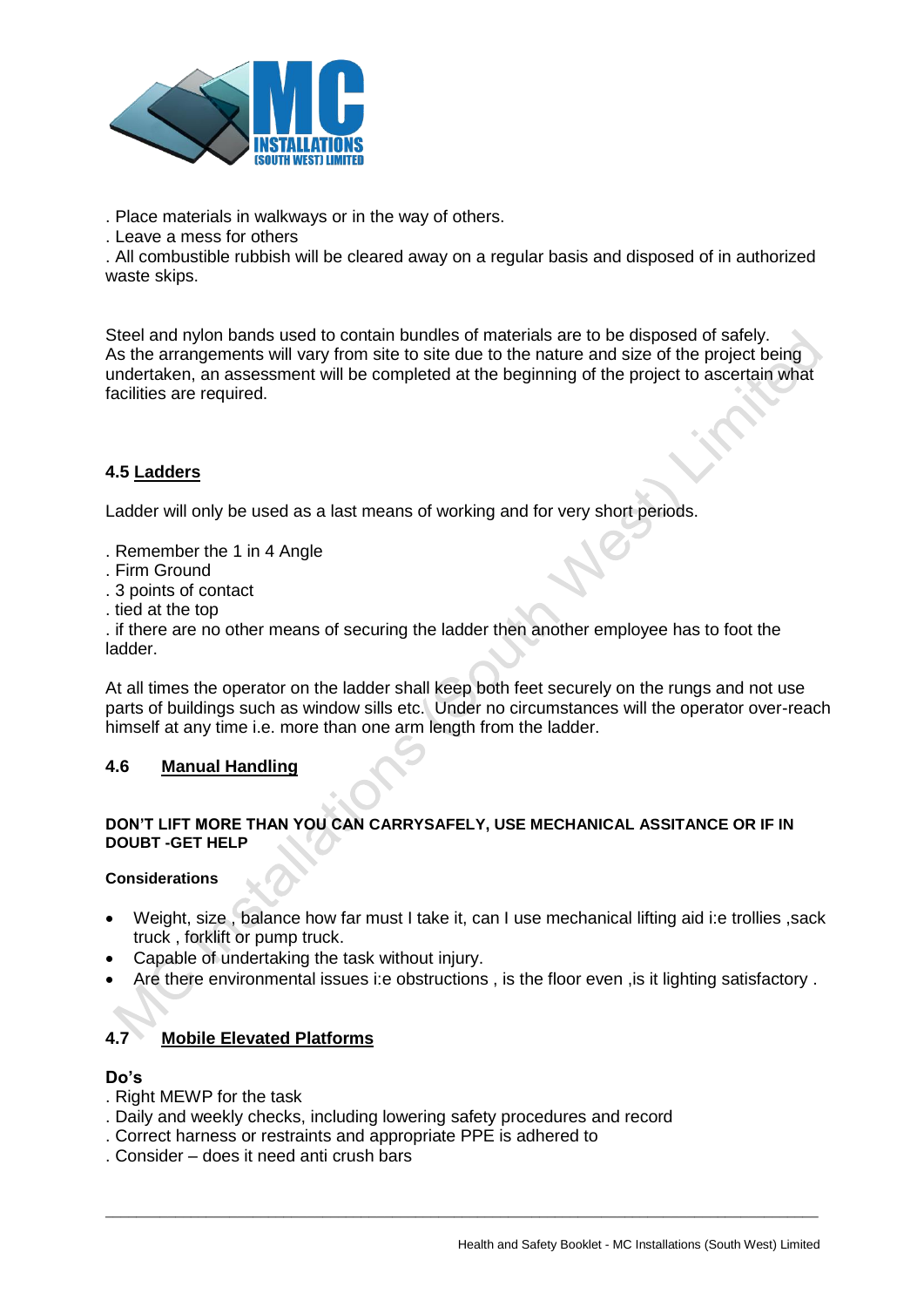

### **Don'ts**

- **.** Operate the MEWP if your not trained or competent
- . Try and carry out any repairs to MEWPS
- . leave the keys in or leave the engine on when your not in attendance.
- . Use somebody else's MEWP

## **4.8 Noise**

Employees are encouraged to wear personal hearing protection wherever necessary to safe guard their hearing from excessive noise whilst at work.

Wherever possible noise levels will be reduced as par as practicable by fitting muffles on tools where appropriate.

## **4.9 Personal Protective Equipment**

The minimum PPE that is required

- . Hard Hat
- . Hi Visibility vest
- . Safety Glasses
- . Steel toe capped boots with mid sole protection

### **Task Specific**

- **.** Hearing protection
- . Safety Googles
- . Cut resistance gloves /gauntlets
- . Respiratory protective equipment (face fitted where necessary)

### **4.10 Working at Height**

Nearly half of the falls in the construction industry are from or through roofs many of which involve fragile material.

Wherever possible all working at height will be avoided, for example inspections will be undertaken by powered access platforms.

Prior to any working at height being undertaken a full risk assessment will be conducted and a method statement prepared.

 If there is a risk that someone will fall more than 2m, edge protection will be provided. This will consist of a main guard rail at least 910mm above the edge, a toe board at least 150mm high and an intermediate guard rail which will ensure the gap is no more than 470mm.

Where suitable platforms or edge protection is not practicable, safety nets or harnesses will be worn which are secured to a suitable anchorage point.

 $\_$  ,  $\_$  ,  $\_$  ,  $\_$  ,  $\_$  ,  $\_$  ,  $\_$  ,  $\_$  ,  $\_$  ,  $\_$  ,  $\_$  ,  $\_$  ,  $\_$  ,  $\_$  ,  $\_$  ,  $\_$  ,  $\_$  ,  $\_$  ,  $\_$  ,  $\_$  ,  $\_$  ,  $\_$  ,  $\_$  ,  $\_$  ,  $\_$  ,  $\_$  ,  $\_$  ,  $\_$  ,  $\_$  ,  $\_$  ,  $\_$  ,  $\_$  ,  $\_$  ,  $\_$  ,  $\_$  ,  $\_$  ,  $\_$  ,

Under no circumstances will any item by thrown from the elevated positions and where necessary enclosed chutes will be provided.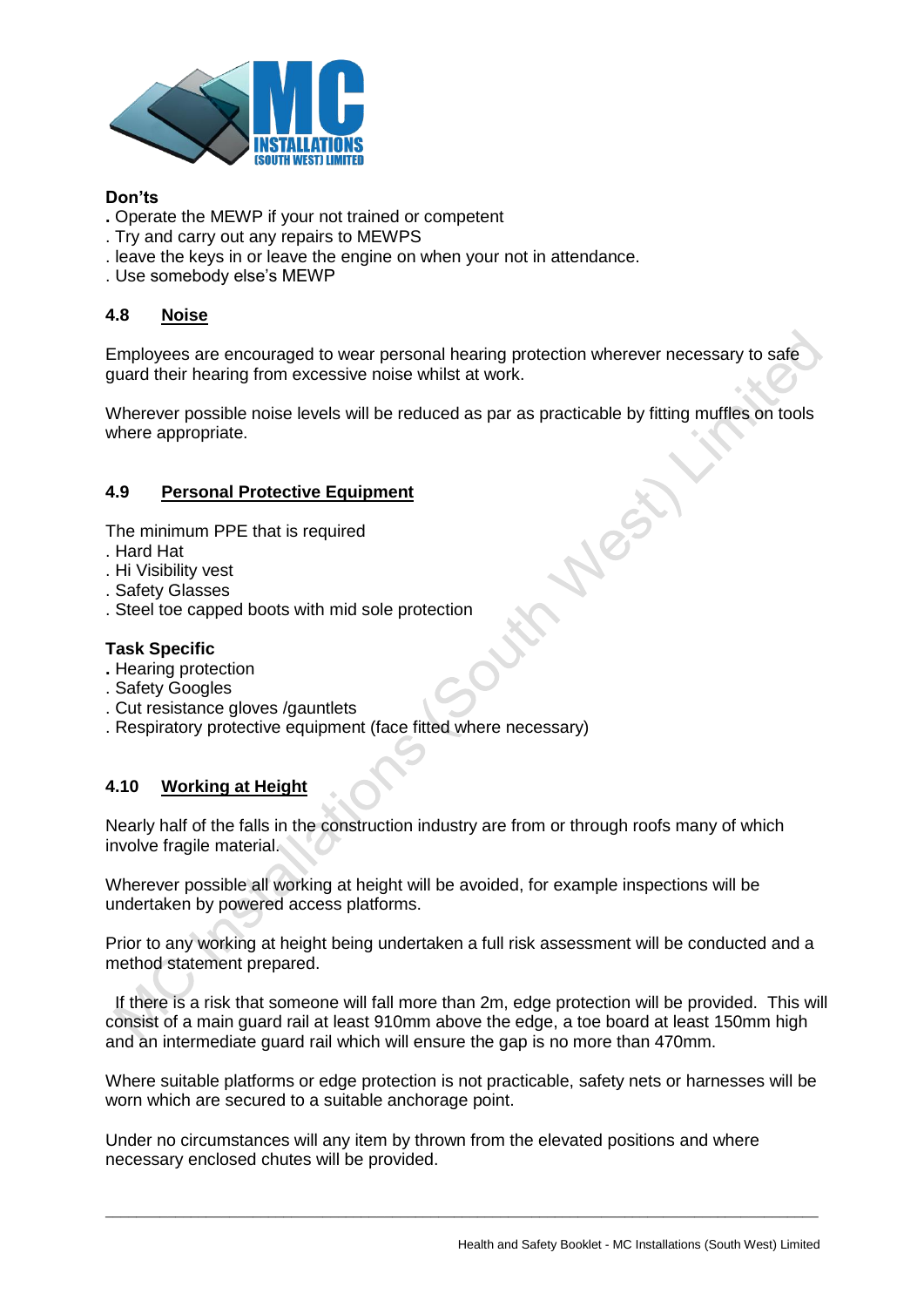

All working at heighters will be adequately trained to recognize the risks involved with the tasks being undertaken as well as how to wear safety harnesses and install suitable and sufficient edge protection.

No work will be undertaken in bad weather conditions and all work that is being carried out will be suspended once the site has been made secure.

### **Leading Edge / Fall Restraint**

#### Key Messages

- . Only trained operatives to use the leading-edge system
- . Daily and weekly check for all life lines and harnesses
- . Tether all items that have the potential to fall
- . All areas to be barriered off and correct signage in place
- . All method Statements to be strictly adhered to.

### **4.11 Mobile Access Tower**

#### Key Messages

- . Do not erect tower if you have not received proper training (pasma or equivalent)
- . Lock the wheels when the tower is in use, do not move the tower with persons or materials on it
- . Toe boards and rakers to be used as per the manufacturer's instructions.
- . Always use on firm and level ground.
- . Do not use an uncomplete tower
- . Do not gain access by using the frame, use the internal ladder and trap doors provided
- . Do not use an incomplete tower
- . Always close the trap door after you.

### **4.12 Scaffolding**

#### Key Messages

- . Do not tamper with scaffold for any reason, this will lead to instant dismissal
- . Never work on an incomplete scaffolding
- . Only use the provided access points, never climb the scaffold
- . Do not throw anything (bomb) of the scaffold

. Do not leave any rubbish or debris on the scaffold, this is not only a trip hazard it can also get kicked off.

. Report any faults to you supervisor. i:e loose ladders, missing boards, missing toe boards and traps.

### **4.12 Permits**

To ensure activities are carried out in a safe and controlled manner, a permit may be required.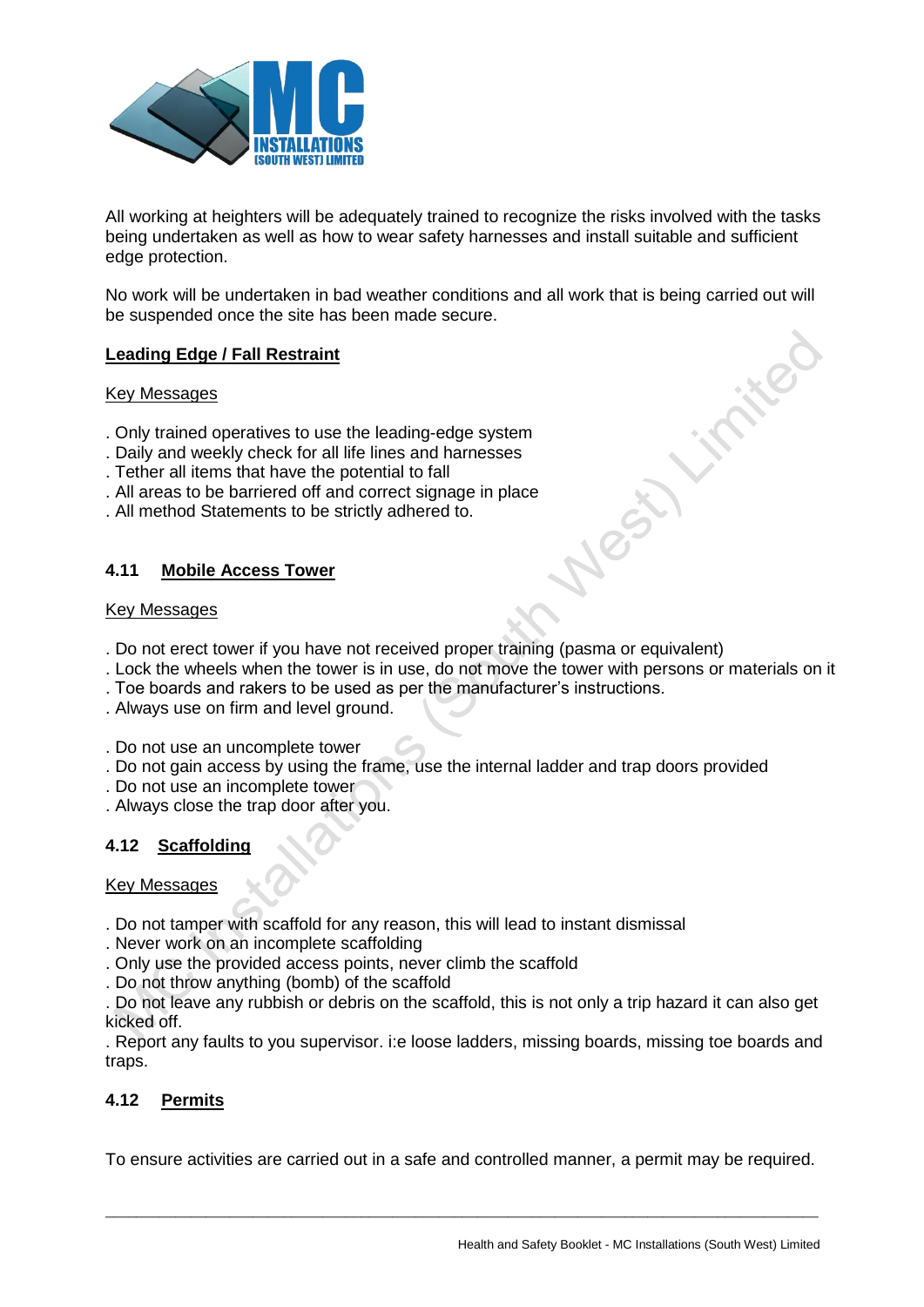

Follow all instructions on the permit and treat it as you would a method statement

You may need a permit for the following.

- . Hot works
- . Out of hours
- . Roof level access
- . confined spaces

## **4.13 Driving**

- **.** Don't drive under the influence of drink or drugs
- **.** Don't use your mobile phone whilst driving
- **.** Don't use company vehicles outside of work unless authorized to do so

**Remember you have a duty to work and act safely and a duty of care to yourselves and**  others.<br>
others.<br>
The incital dignal South